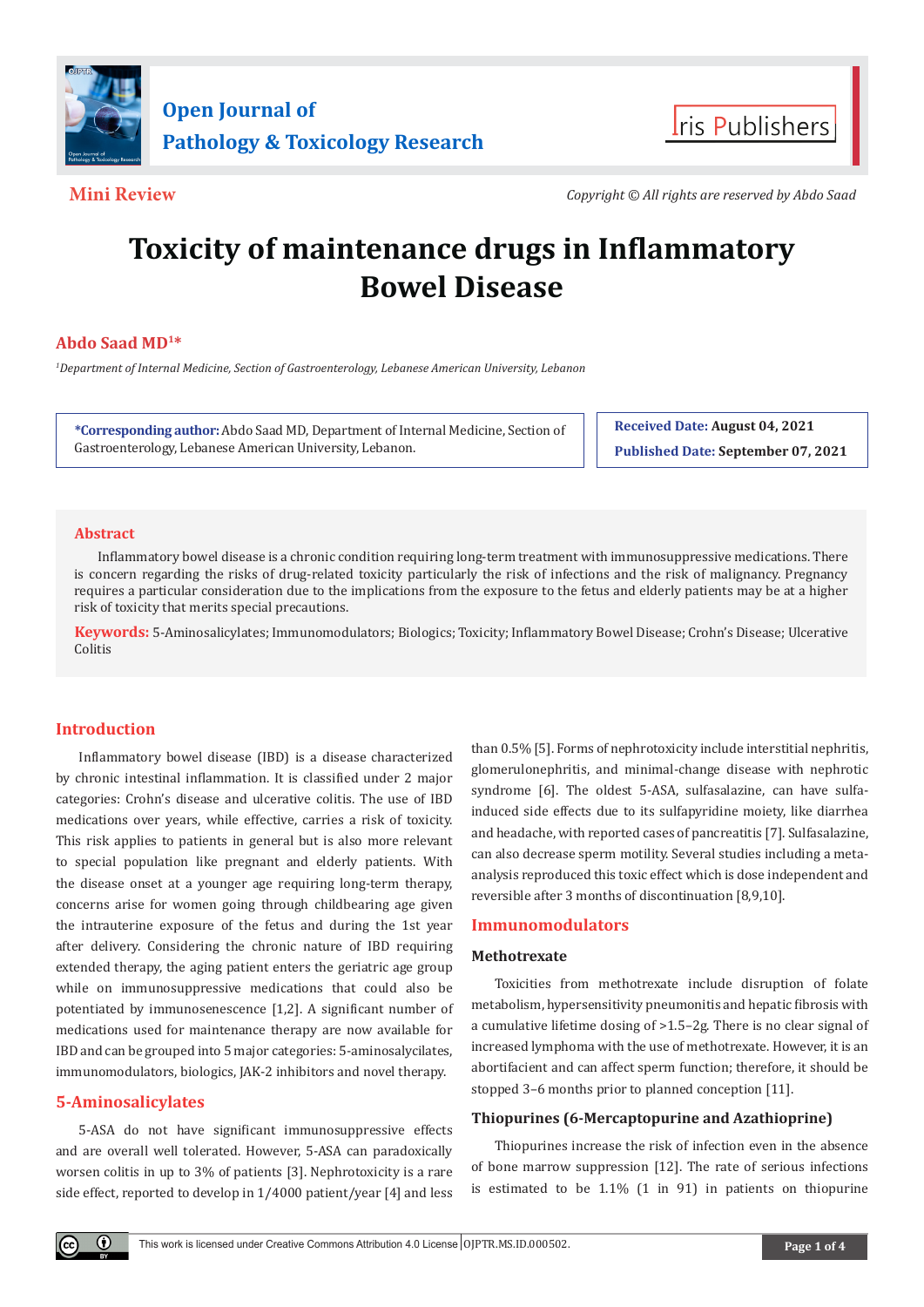monotherapy and 2.2% (1 in 45) in patients on combination therapy with thiopurine and a biologic [13]. The most worrisome malignancies associated with thiopurines are lymphomas. The absolute risk is low 1.7% (336 in 189,000) with a hazard ratio of 2.6 (95% CI 1.96-3.44; p<0.001) [14]. The highest absolute risk of thiopurine-related lymphoma is in men older than 50 years. This risk is proportionate to the duration of therapy but reversible with its discontinuation [15]. Two pathologies linked to thiopurines are particularly lethal: hepatosplenic T cell lymphoma (HTCL) and hemophagocytic lymphohistiocytosis (HLH). HTCL occurs primarily in males younger than 35 years after 2 years of exposure [16]. HLH is a multisystem inflammatory response in which the mononuclear phagocyte system is activated leading to phagocytosis of all bone marrow derived cells [17]. The risk of this disease is particularly high in patients who develop acute EBV infection while taking thiopurines [18].

#### **Cyclosporine**

Cyclosporine can cause nephrotoxicity, lower seizure threshold, and increase the risk of infection, particularly in patients previously exposed to corticosteroids and anti-TNF therapies, a scenario commonly encountered in IBD patients before exposure to cyclosporine [19]. Cyclosporine can increase the risk of lymphoma after organ transplant (post-transplant lymphoproliferative disorder), but data in IBD is limited [11].

#### **Biologics**

The 3 major types of biologics currently used for IBD are: tumor necrosis factor (TNF) inhibitors, α4β7 receptor blockers and interleukin 12 and 23 inhibitors.

# **Anti-TNF**

TNF inhibitors are monoclonal antibodies that block the inflammatory cytokine TNF. TNF is involved in multiple cell signaling pathways implicated in immune defense and in carcinogenesis.A meta-analysis regarding the safety of anti-TNF that included adalimumab, golimumab and infliximab showed no increased rates of adverse effect except for infliximab with an odds ratio 1.52 (95% CI 1.03–2.24, P 0.04) with most of the adverse effects being mild [20, 21]. Multiple studies showed no concerning safety signals for adalimumab [22, 23, 24]. A more recent systemic review did not find an increased risk of malignancy in IBD patients on anti-TNF [25]. More specifically, the risk of lymphoma with anti-TNF monotherapy was extensively scrutinized in multiple studies due to its association with combination therapy with immunomodulators. However, most current data did not show an increase risk of lymphoma with anti-TNF [26].

#### **Vedolizumab**

Vedolizumab blocks the gut-specific integrin on the leukocyte (α4β7) from its receptor (mucosal addressin cellular adhesion molecule or MAdCAM).With up to 5 years exposure of 2800 patients, Vedolizumab has a favorable safety profile without association with serious or opportunistic infections or infusionrelated reactions. The reported malignancy rate of 0.1/100 personyear was comparable to the baseline risk in IBD. Risk for progressive multifocal leukoencephalopathy (PML) was not detected [27, 28]. Owing to this gut selectivity, vedolizumab could be considered as the drug of choice for patients at risk of infections, at risk or with history of malignancy and in post-transplant patients on immunosuppression.

#### **Ustekinumab**

Ustekinumab is a biologic that binds to interleukin 12 and 23 and prevents their interaction with their cell surface receptor inhibiting cell signaling.Pooled data from 6 phase 2/phase 3 trial in IBD did not show an increased risk of infections overall or of serious infections as compared to placebo [29].

#### **JAK-2 inhibitors:Janus Kinase**

Tofacinib is a small molecule that belongs to the Janus Kinase inhibitors drug class. JAK signaling pathway is involved in the transcription of hematopoietic and immune cells. Post-marketing data uncovered an increased risk of death, deep vein thrombosis and pulmonary embolism with a twice daily dose of 10 mg. Based on this discovery, a black-box warning was added to the drug labelling for this higher dosage [30]. In a safety analysis of more than 4 years of exposure, a dose dependent relationship was observed between tofacinib and herpes zoster infection in moderate to severe ulcerative colitis [31].

### **Newer Therapy**

The newest advance in the treatment of IBD is ozanimod. Ozanimod is a sphingosine 1-phosphate (S1P) receptor modulator that binds to S1P receptors 1 and 5. S1P receptor is a signaling lipid that regulates T-cell trafficking in inflammation and vascular permeability among many other functions [32]. Ozanimod blocks the ability of lymphocytes to egress from lymph nodes, reducing the number of lymphocytes circulating in the peripheral blood. Side effects include bradycardia, liver injury, increase in blood pressure, reduction in forced expiratory volume over 1 second and forced vital capacity and macular edema [33].

# **Special Population**

## **Pregnancy**

A large US-based registry, the "Pregnancy Inflammatory bowel disease And Neonatal Outcomes" (PIANO) registry studied the potential toxic impact of IBD medications on pregnancy. Between 2007 and 2019, pregnant women with IBD were enrolled in a prospective, observational, multicenter study across the United States. The primary analysis was a comparison of five outcomes (congenital malformations, spontaneous abortions, preterm birth, low birth weight [LBW] and infant infections) between pregnancies exposed in utero to biologics, thiopurines or a combination and pregnancies not exposed to the mentioned medications. It was found that drug exposure did not increase the rate of congenital malformations, spontaneous abortions, preterm birth, LBW, and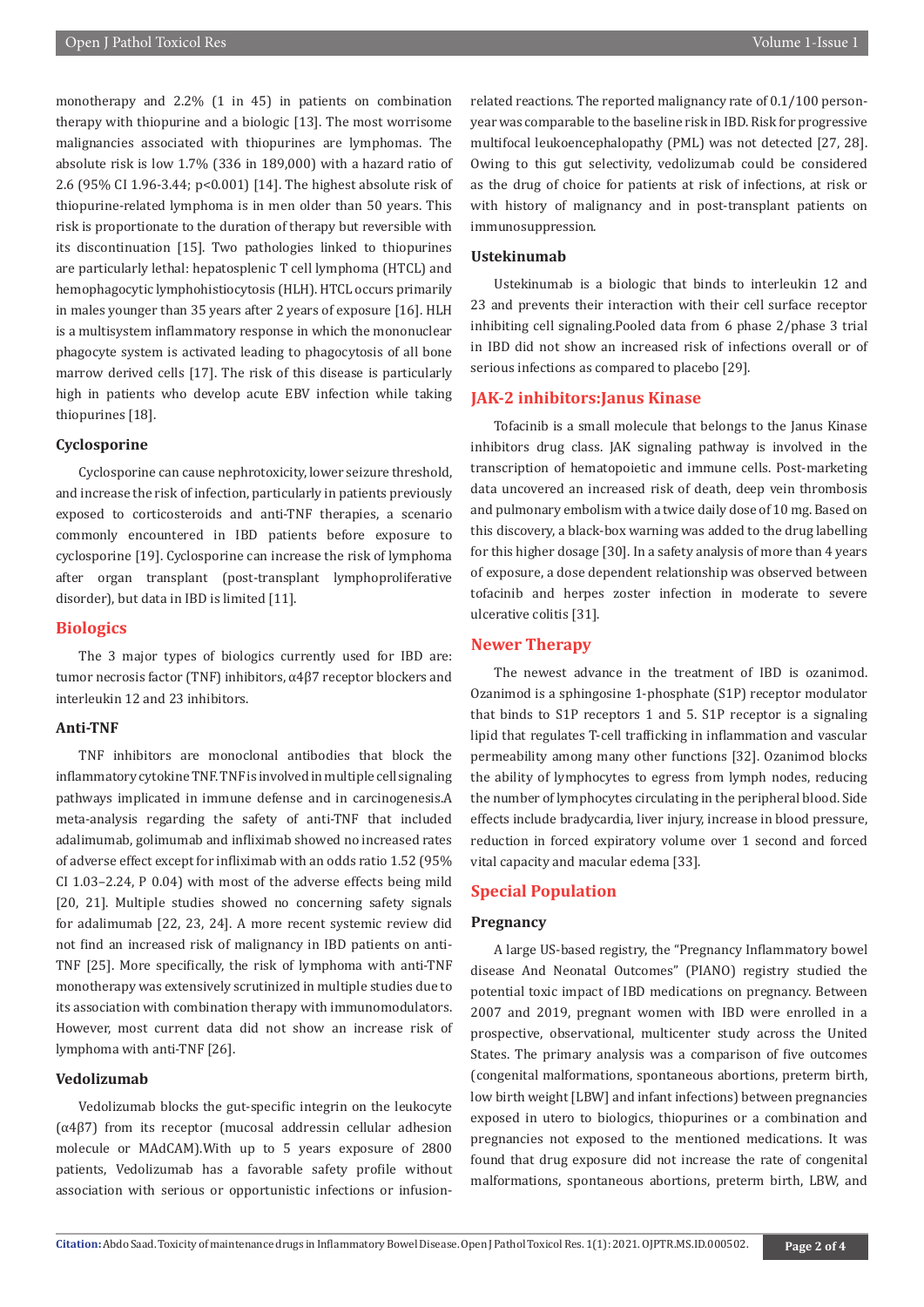infections in the newborns over the first year of life. There was no differences in rates of pregnancy complications by drug class with no pattern of congenital malformations to suggest an association with a specific drug. Infants of mothers receiving thiopurines or combination therapy had significantly increased birthweight. Otherwise, there were no differences in height or weight outcomes by drug exposure. There were no differences in developmental milestones in the first year of life by exposure status within the cohort or compared to normal [34]. A recent meta-analysis of 48 studies including close to 7000 patients, showed similar adverse outcomes in pregnancies exposed to biologics compared to the general population for spontaneous abortion, preterm labor, stillbirth, LBW and for congenital malformation [35].

#### **Elderly**

Geriatric IBD gained a significant interest lately with the aging patients. Important physiologic changes occur with aging that affect metabolism of drugs and their pharmacokinetics secondary to decrease in renal function, lean muscle mass and total body water and increased body fat [36, 37].Elderly patients with IBD on thiopurine are at a 15-fold higher risk of lymphoproliferative disorders compared with the younger patients on thiopurines and at a 6-fold higher risk of non-melanoma skin cancer compared with younger cohorts [38, 39].Elderly patients exposed to thiopurine are at a significantly high risk of pancreatic cancer (SIR 7.29, 95% CI 1.82–29.16) [40]. In a French nationwide study, the absolute risk of infection was increased by 2- to 3-fold in patients 65 years or older on thiopurine monotherapy compared to those who were not exposed [13]. Studies have shown that thiopurine, anti-TNF and anti-TNF/thiopurine combination are associated with reactivation of Herpes Zoster with hazards ratios of 1.85 (1.61-2.13) for thiopurine, 1.81 (1.48-2.21) for anti-TNF and 3.29 (2.33-4.65) for the combination [41]. This effect is further potentiated with the increase in age [42]. Data regarding the safety of vedolizumab in the elderly is conflicting. A retrospective multicenter cohort study showed an increased risk of non-fatal infections (nasopharyngitis, UTI, cellulitis, Clostridium difficile) compared with younger patients (12% vs 2%, p=0.002) [43]. However, Anti-TNF and vedolizumab seem to have comparable safety profile in elderly patients including C. difficile [44, 45]. Based on real world data, ustekinumab appears safe in elderly Crohn's disease with no significant difference in infusion reaction, risk of infections or post-surgical complications when compared to patients younger than 65 years [46]. Tofacinib has a higher rates of Varicella Zoster virus reactivation in elderly IBD population [47]. Considering the increased risk of venous thromboembolism with tofacinib especially at a dose of 10 mg bid, tofacinib is best reserved for use in patients older than 65 years when there is no alternative treatment [48].

#### **Conclusion**

Medical therapy of IBD has a variable degree of toxicity. While most data show safety, specific medications carry well-defined yet small risks. These risks can be mitigated by adequate patient selection and a finite duration of therapy. We should keep in mind special patients like pregnant patients with added exposure to the fetus and geriatric patients with accentuated side effects. As we gain more insight into the goals of therapy, the extent of medication exposure can further be refined. Finally, the cumulative exposure to multiple immunosuppressive medication over time remains unknown and requires dedicated investigations.

#### **Acknowledgement**

None.

#### **Conflict of interest**

None.

#### **References**

- 1. [Pignolo RJ, Nath KA \(2020\) Introduction to thematic reviews on aging](https://pubmed.ncbi.nlm.nih.gov/32498769/) [and geriatric medicine. Mayo Clin Proc 95\(6\): 1102-1104.](https://pubmed.ncbi.nlm.nih.gov/32498769/)
- 2. Kugelberg E (2014) The effect of ageing on CD8+ T cells. Nat Rev Immunol 14: 3.
- 3. [Loftus EV Jr, Kane SV, Bjorkman D \(2004\) Systematic review: short](https://pubmed.ncbi.nlm.nih.gov/14723609/)[term adverse effects of 5-aminosalicylic acid agents in the treatment of](https://pubmed.ncbi.nlm.nih.gov/14723609/) [ulcerative colitis. Aliment Pharmacol Ther 19\(2\): 179-189.](https://pubmed.ncbi.nlm.nih.gov/14723609/)
- 4. [Muller AF, Stevens PE, McIntyre AS, Ellison H, Logan RF \(2005\)](https://pubmed.ncbi.nlm.nih.gov/15882242/) [Experience of 5-aminosalicylate nephrotoxicity in the United Kingdom.](https://pubmed.ncbi.nlm.nih.gov/15882242/) [Aliment Pharmacol Ther 21\(10\): 1217-1224.](https://pubmed.ncbi.nlm.nih.gov/15882242/)
- 5. [Gisbert JP, González-Lama Y, Maté J \(2007\) 5-Aminosalicylates and renal](https://pubmed.ncbi.nlm.nih.gov/17243140/) [function in inflammatory bowel disease: a systematic review. Inflamm](https://pubmed.ncbi.nlm.nih.gov/17243140/) [Bowel Dis 13\(5\): 629-638.](https://pubmed.ncbi.nlm.nih.gov/17243140/)
- 6. [Oikonomou KA, Kapsoritakis AN, Stefanidis I, Potamianos SP \(2011\)](https://pubmed.ncbi.nlm.nih.gov/21677443/) [Drug-induced nephrotoxicity in inflammatory bowel disease. Nephron](https://pubmed.ncbi.nlm.nih.gov/21677443/) [Clin Pract 119\(2\): c89-94.](https://pubmed.ncbi.nlm.nih.gov/21677443/)
- 7. [Linares V, Alonso V, Domingo JL \(2011\) Oxidative stress as a mechanism](https://pubmed.ncbi.nlm.nih.gov/21219240/) [underlying sulfasalazine-induced toxicity. Expert Opin Drug Saf 10\(2\):](https://pubmed.ncbi.nlm.nih.gov/21219240/) [253-263.](https://pubmed.ncbi.nlm.nih.gov/21219240/)
- 8. [Shin T, Kobori Y, Suzuki K, Iwahat T, Yagi H, et al. \(2014\) Inflammatory](https://pubmed.ncbi.nlm.nih.gov/25144125/) [bowel disease in subfertile men and the effect of mesalazine on fertility.](https://pubmed.ncbi.nlm.nih.gov/25144125/) [Syst Biol Reprod Med 60\(6\): 373-376.](https://pubmed.ncbi.nlm.nih.gov/25144125/)
- 9. [O'Moráin C, Smethurst P, Dore ́ CJ, Levi A \(1984\) Reversible male](https://pubmed.ncbi.nlm.nih.gov/6148293/) [infertility due to sulphasalazine: Studies in man and rat. Gut 25\(10\):](https://pubmed.ncbi.nlm.nih.gov/6148293/) [1078-1084.](https://pubmed.ncbi.nlm.nih.gov/6148293/)
- 10. [Banerjee A, Scarpa M, Pathak S, Burra P, Sturniolo GC, et al. \(2019\)](https://pubmed.ncbi.nlm.nih.gov/30864530/) [Inflammatory bowel disease therapies adversely affect fertility in men:](https://pubmed.ncbi.nlm.nih.gov/30864530/) [A systematic review and meta- analysis. Endocr Metab Immune Disord](https://pubmed.ncbi.nlm.nih.gov/30864530/) [Drug Targets 19\(7\): 950-974.](https://pubmed.ncbi.nlm.nih.gov/30864530/)
- 11. [Bewtra M \(2012\) Lymphoma in inflammatory bowel disease and](https://pubmed.ncbi.nlm.nih.gov/22764018/) [treatment decisions. Am J Gastroenterol 107\(7\): 964-970.](https://pubmed.ncbi.nlm.nih.gov/22764018/)
- 12. [Vogelin M, Biedermann L, Frei P, Vavricka S, Scharl S, et al. \(2016\)](https://pubmed.ncbi.nlm.nih.gov/27214202/) [The impact of azathioprine-associated lymphopenia on the onset of](https://pubmed.ncbi.nlm.nih.gov/27214202/) [opportunistic infections in patients with inflammatory bowel disease.](https://pubmed.ncbi.nlm.nih.gov/27214202/) [PLoS One 11\(5\): e0155218.](https://pubmed.ncbi.nlm.nih.gov/27214202/)
- 13. [Kirchgesner J, Lemaitre M, Carrat F, Zureik M, Carbonnel F, et al. \(2018\)](https://pubmed.ncbi.nlm.nih.gov/29655835/) [Risk of serious and opportunistic infections associated with treatment](https://pubmed.ncbi.nlm.nih.gov/29655835/) [of inflammatory bowel diseases. Gastroenterology 155\(2\): 337-346.](https://pubmed.ncbi.nlm.nih.gov/29655835/)
- 14. [Lemaitre M, Kirchgesner J, Rudnichi A, Carrat F, Zurreik M, et al. \(2017\)](https://pubmed.ncbi.nlm.nih.gov/29114832/) [Association between use of thiopurines or tumor necrosis factor](https://pubmed.ncbi.nlm.nih.gov/29114832/) [antagonists alone or in combination and risk of lymphoma in patients](https://pubmed.ncbi.nlm.nih.gov/29114832/) [with inflammatory bowel disease. Jama 318\(17\): 1679-168.](https://pubmed.ncbi.nlm.nih.gov/29114832/)
- 15. [Kotlyar DS, Lewis JD, Beaugerie L, Tierney A, Brensinger CM, et al.](https://pubmed.ncbi.nlm.nih.gov/24879926/) [\(2015\) Risk of lymphoma in patients with inflammatory bowel disease](https://pubmed.ncbi.nlm.nih.gov/24879926/)